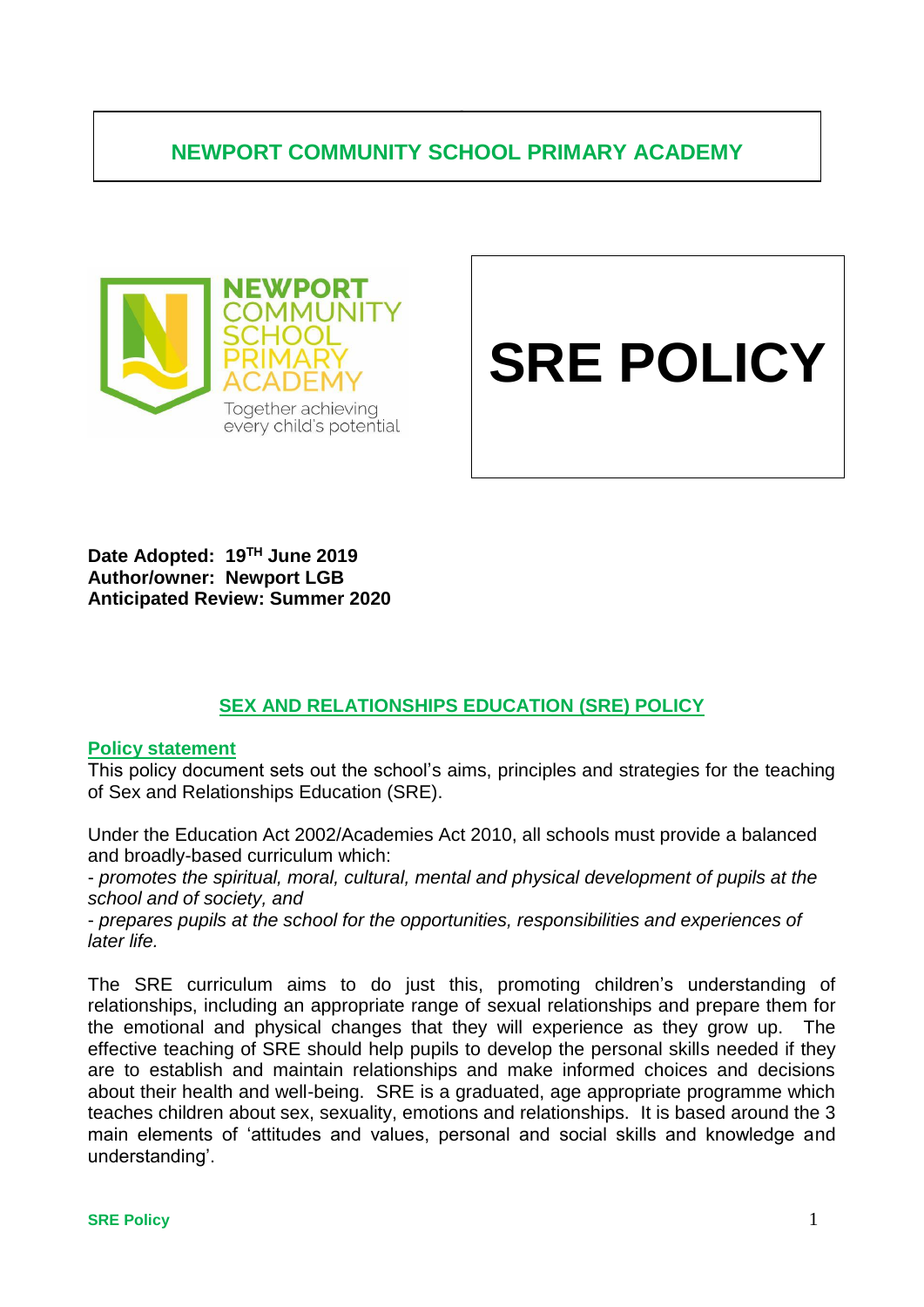The Science Curriculum states the sex education elements which schools must provide for all children. This covers the biological aspects of sex education (see **Curriculum content**, below).

SRE at Key stages 1 and 2 is part of the broader framework of PSHCE (Personal, Social and Health and Citizenship Education) for which there is a separate policy document. The role of PSHCE is *'to give pupils the knowledge, skills and understanding they need to lead confident, healthy, independent lives and to become informed, active and responsible citizens'.* (The National Curriculum Handbook).

The role of SRE in primary schools is to give children the knowledge and understanding they need as they go through puberty and grow into young adults. The 2002 'Sex Education Matters Forum' states that *'the Government has set a ten year strategy to drastically reduce the number of teenage pregnancies. A review of research into the effectiveness of SRE concluded that if it is provided early enough, it can contribute to a reduction in teenage pregnancies and improve young people's sexual health.'*

Paragraph 2 of the 'Sex and Relationship Education Guidance' July 2000 states:

*'The objective of sex and relationship education is to help and support young people through their physical, emotional and moral development. A successful programme, firmly embedded in PSHCE, will help young people learn to respect themselves and others and move with confidence from childhood through adolescence into adulthood.'* As a school, it is this that we aim to achieve through our SRE programme.

The SRE policy and scheme of work has been written with the support of the 'Jigsaw PSHE' scheme, guidance from the SRE Advisor for Devon and PSHE Association, as well as the school nurse.

# **Audience**

This policy document, having been presented to and agreed by staff and Governing Body, will be distributed to all members of teaching staff and will be freely available to parents, carers and visitors to the school. Further copies will be available from the Head Teacher. Parents and carers will be given a copy of the SRE objectives for each year group at the beginning of the academic year so that they are aware what their child will be covering in school.

# **Aims of the Sex and Relationship Education scheme of work**

Newport Community School Primary Academy believes that SRE in this school will be developmental and a foundation for further development in secondary school.

As a school, we aim to:

- Create an environment where children feel confident to talk about, listen to, think about and discuss issues of:
	- o emotional and physical changes
	- o relationships with others, including sexual relationships
	- o feelings and emotions
- Provide children with knowledge, including providing knowledge of what will happen to their bodies before it happens
- Allow children to explore their own attitudes and values as well as other people's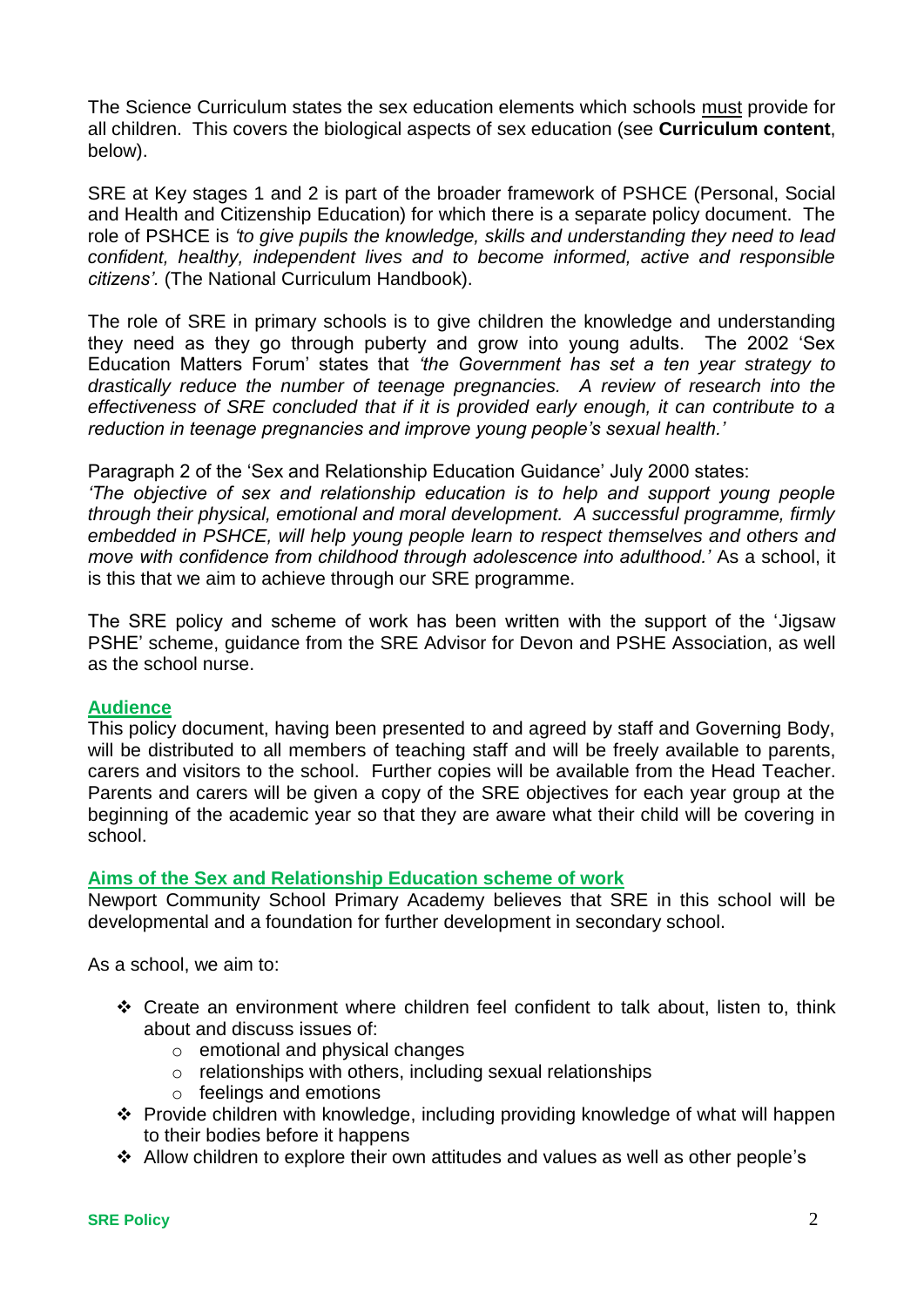- Ensure that children have strategies to protect themselves and know where to go for help and support
- Give children access to the learning they need to stay safe, healthy and understand their rights as individuals
- $\div$  Prepare children for puberty

While SRE includes the teaching of puberty, sex and relationships, it does not promote sexual activity, or either promote or exclude any particular sexual orientation, including those of the LGBT+ community.

#### **Curriculum content**

SRE is taught within the PSHCE curriculum as well as in the statutory Science Curriculum for key stages 1 and 2.

The PSHCE and SRE schemes of work have been written with guidance from the 'Jigsaw PSHE' scheme, which covers the themes of 'Being Me in My World', 'Celebrating Difference', Dreams and Goals', 'Healthy Me', 'Relationships' and 'Changing Me'. The Academy has also added a theme of Financial Education. In the main, the teaching of SRE falls under the themes of 'Relationships' and 'Changing Me'.

In Key Stage 1 the Science Programmes of Study from the National Curriculum (2014) states that children should be taught to:

notice that animals, including humans, have offspring which grow into adults

The non-statutory notes and guidance in the National Curriculum (2014) for KS1 state: *The*  focus at this stage should be on questions that help pupils to recognise growth; they *should not be expected to understand how reproduction occurs.*

In Key Stage 1 the Academy's SRE curriculum focuses on friendships, feelings, bullying, my family and my body. The teaching of SRE will develop confidence in talking, listening and thinking about feelings and relationships.

In Key Stage 2, the Science Programmes of Study from the National Curriculum (2014) states that children should be taught to:

describe the changes as humans develop to old age.

The non-statutory notes and guidance in the National Curriculum (2014) for KS2 state: *Pupils should draw a timeline to indicate stages in the growth and development of humans. They should learn about the changes experienced in puberty. Pupils could work scientifically by researching the gestation periods of other animals and comparing them with humans; by finding out and recording the length and mass of a baby as it grows.*

In key stage 2, the SRE focus moves on to how our feelings and emotions change as we develop, relationships and understanding that there are many different types of relationships as we grow, how our body changes through puberty, hygiene, puberty, conception and how a baby is born.

The role of SRE is to allow the children opportunities to discuss and question issues around sex and relationships in an open and honest environment. Children are also taught basic techniques for resisting pressures which they may face from friends, peers and the community. Lessons will also to help children to realise the nature and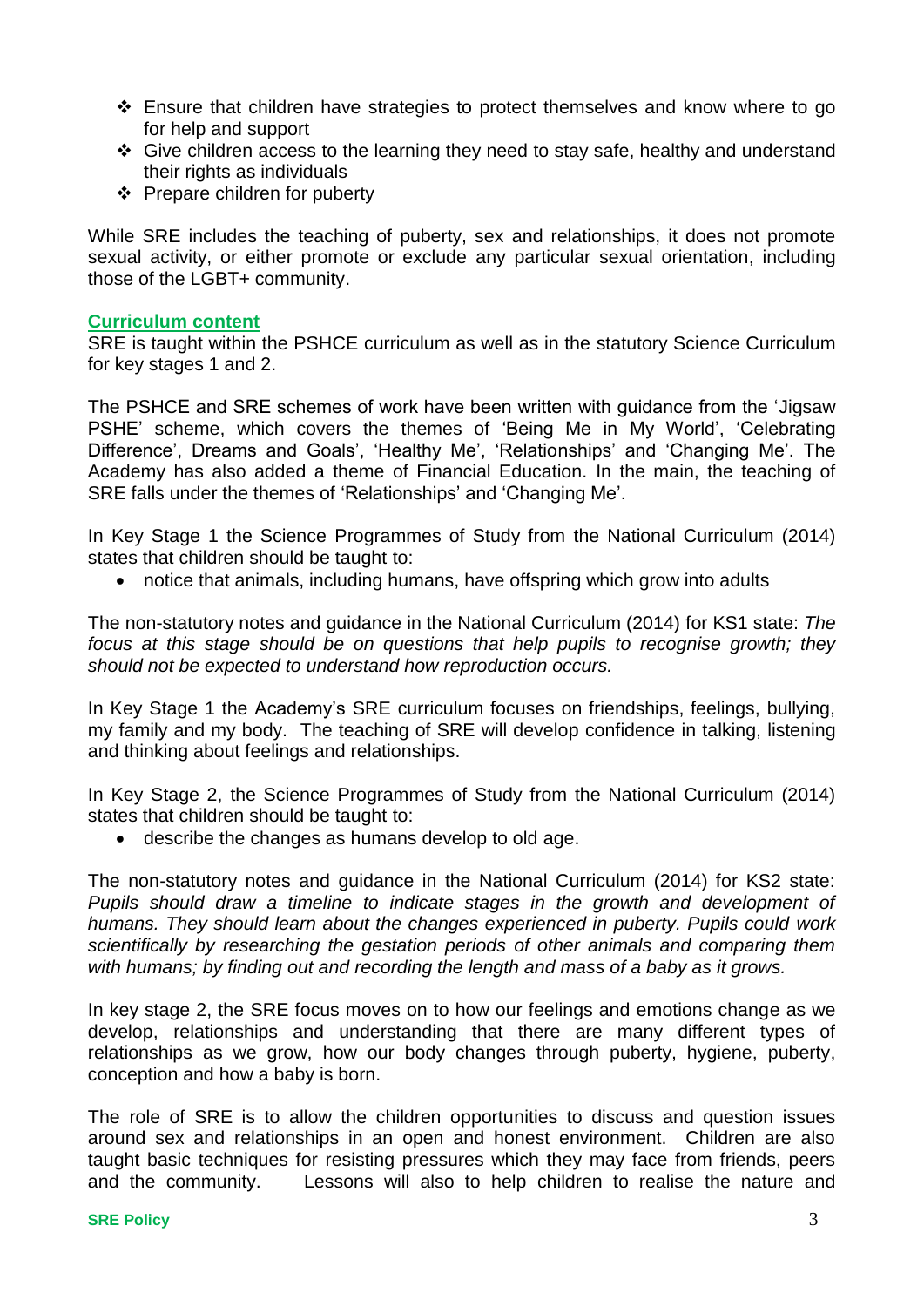consequences of discrimination, teasing, bullying and aggressive behaviours (including bullying because of race, religion, sexual orientation or gender identification), use of prejudice-based language and how to respond and ask for help.

As part of SRE in Key Stage 2, it is also important that pupils recognise ways they could put themselves at risk through the use of technology. These can include risks to their emotional and physical wellbeing and safety and their personal reputation. Our IT and Computing curriculum explores the risks, the law as it pertains to the sharing and downloading of images and information and safe ways of sharing personal information, social networking, and sharing images.

## **Curriculum Management**

The teaching of SRE will take place through:

- Timetabled Science lessons.
- Timetabled PSHCE lessons.
- Resources from the 'Jigsaw PSHE' Scheme of Work, including images and animations.
- Question and answer sessions with school staff as well as (where available) the school nurse, midwife and other outside agencies.
- ❖ Whole school assemblies.
	- Relationships and emotions families, friendships, loyalty, sharing, living and working together.
	- Self esteem valuing ourselves, valuing and respecting others, bullying, achievement assembly.

Classes will remain mixed for the teaching of SRE but may occasionally be split into single sex groups according to need, for example, when pupils learn about specific changes to boys and girls during puberty. We feel that this allows boys and girls to ask questions they may feel unable to ask in a mixed sex setting, but that this should not mean that pupils are not made aware of changes occurring to those of the opposite sex. We believe that girls should be prepared for menstruation before their periods start. We also understand that in today's society, some girls are developing and maturing at an earlier age. As a result of this, learning about puberty in girls begins in Year 4

A range of teaching strategies will be used to provide a breadth of effective learning opportunities. These include:

- $\div$  Active learning through enquiry and discussion exercises.
- $\div$  Factual information in the form of handouts for the children to keep for future reference.
- \* 'Draw and Write' activities where the class teacher can see and act upon any misconceptions the children may have and can also redo the activity at the end of the sequence of work to assess the learning that has taken place.

#### **Planning**

The developmental stage and maturity of the children are reflected in the planning, drawing on the children's own experiences and existing knowledge. Early assessment of pupils gives unique starting points to cater for pupils' individual needs.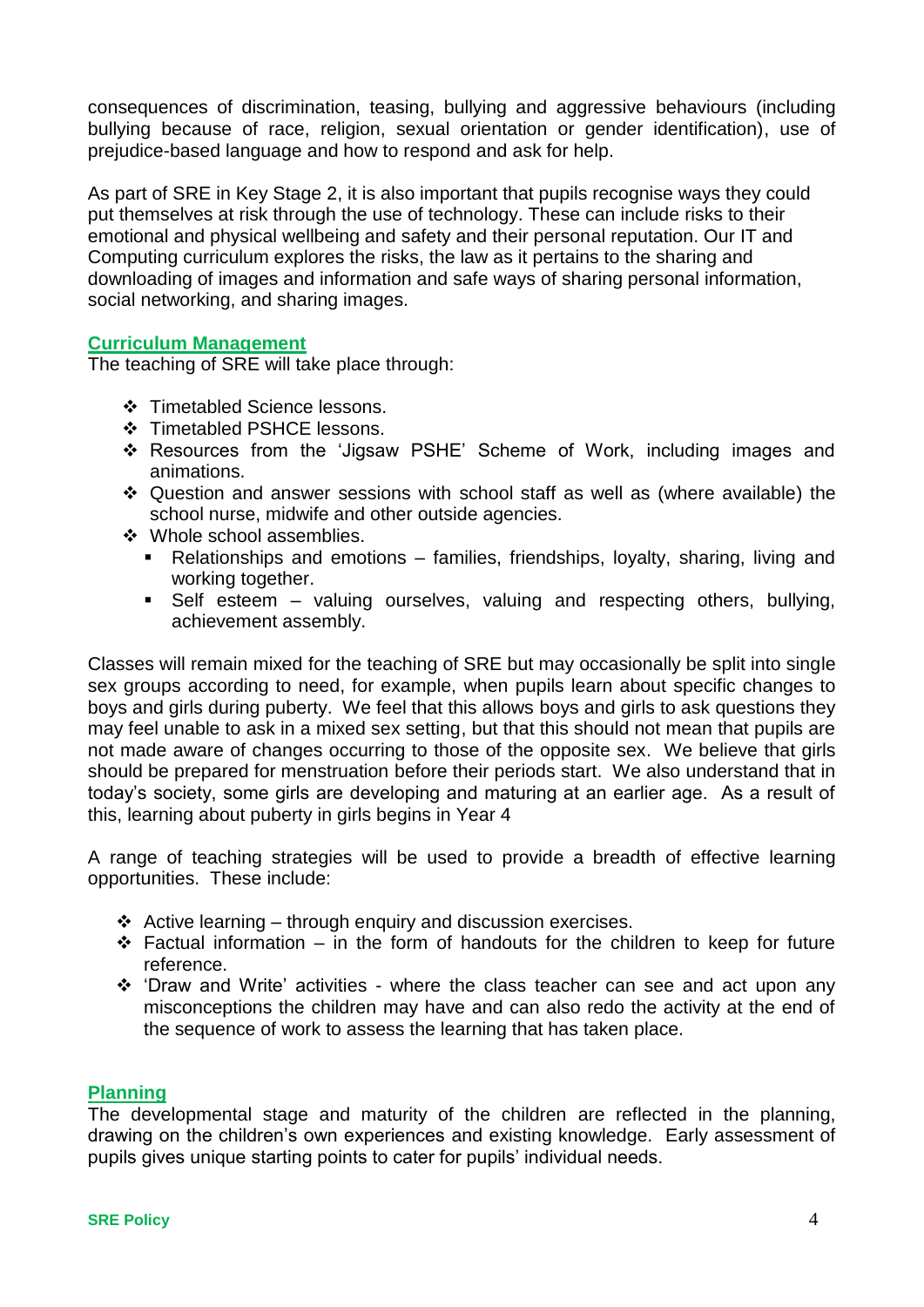Medium term planning to show continuity and progression of skills, knowledge, attitudes and values at all ages is carried out by teachers using the Academy's document *Progression of Skills, Knowledge and Understanding in PSHE, including Financial Education*, which is based on the 'Jigsaw PSHE' Scheme of Work.

Weekly plans detail specific learning objectives for activities to be carried out and allow for teachers to record the outcomes for each session to inform future planning. Planning is monitored by the Senior Leadership Team.

#### **Resources**

An annual budget is given to spend on PSHE resources, including SRE, and these resources are centrally kept in the PSHE cupboard. The Academy's document *Progression of Skills, Knowledge and Understanding in PSHE, including Financial Education* and the 'Jigsaw PSHE' Scheme of Work are housed on the electronic drives within school. They are available for parents/carers to view if requested.

Parents of all pupils are given a document outlining the SRE objectives, before the content is addressed in class.

## **Equal opportunities including differentiation**

As a school, we are committed towards equal opportunities in all aspects of school life, including the inclusion of all people from a range of ethnic and cultural backgrounds, genders, and sexual orientations.

A range of strategies will be employed to ensure that what is being taught and how it is presented is accessible to the children's individual needs and abilities. Differentiation may be by task, resources, support or content.

#### **Ethnic and cultural diversity**

We acknowledge that different ethnic and cultural groups have different attitudes to SRE. The school will consult with parents / carers about children's individual needs, taking into account of their views and promoting respect for the views of different ethnic and cultural groups.

#### **Home backgrounds**

We recognise that our children may come from a variety of family situations and home backgrounds. Members of staff consistently ensure that there is no stigmatisation of children based on their home circumstances.

Parents and carers will be given a copy of the SRE objectives for each year group before the content is addressed in class so that they are aware what their child will be covering in school. Parents have the right to withdraw their child from SRE lessons.

#### **Sexuality**

Our school's SRE programme does not promote any particular sexual orientation. Our approach to SRE will include sensitive, honest and balanced consideration of sexuality and will sensitively explore all types of relationships, including same sex relationships. We shall actively tackle bullying, including bullying because of race, religion, sexual orientation or gender identification.

# **Children with special educational needs and/or disabilities**

Sex and relationships education should help all pupils understand their physical and emotional development and enable them to make positive choices in their lives. Where we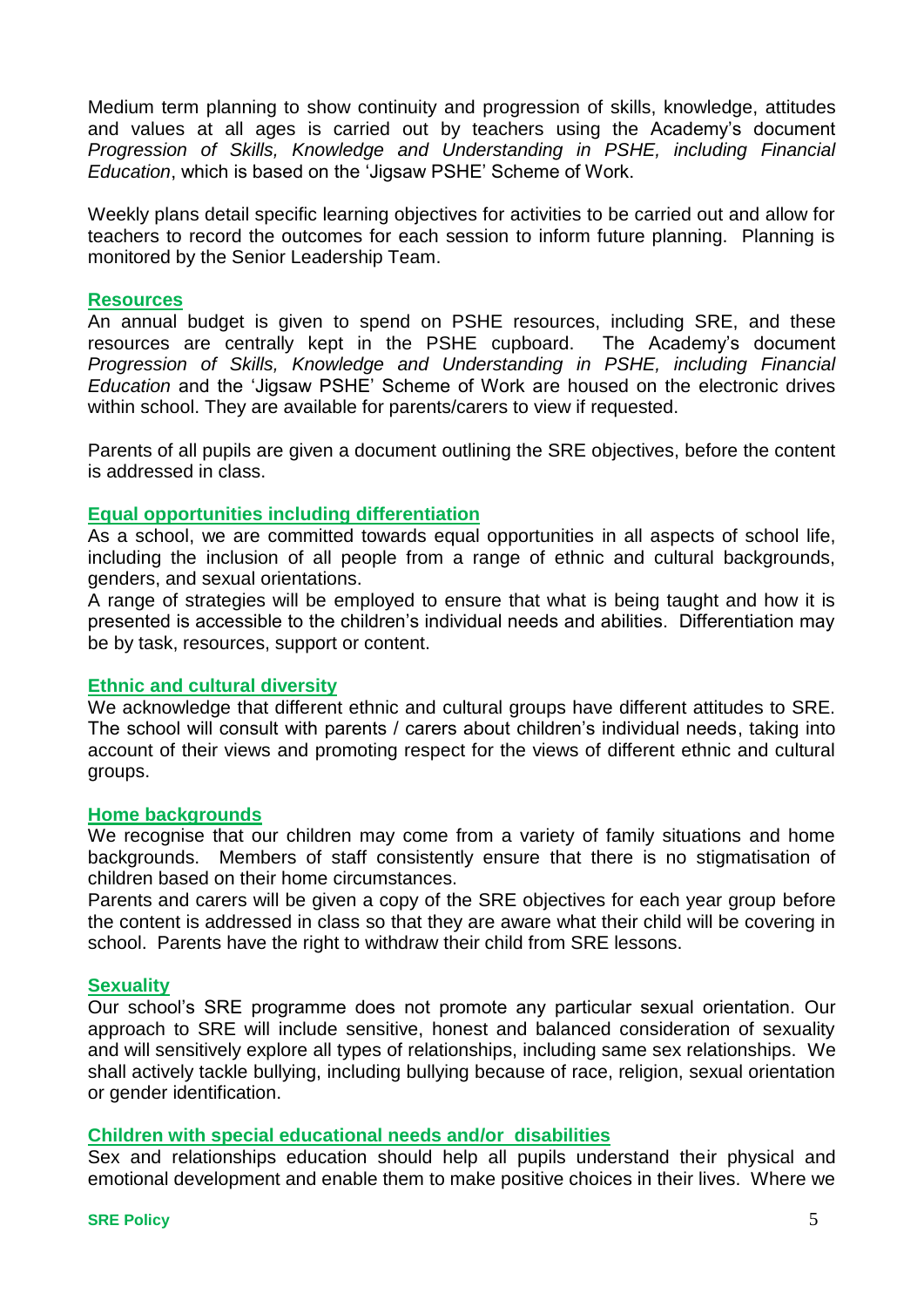feel a child is not at a developmental stage to receive the SRE programme set for their age group, alternative provision will be made through discussion with the Class Teacher, parents and senior staff.

#### **Recording and Assessment**

As a school, we think it is important not to assess children purely on the factual knowledge gained but also to consider whether they are able to make healthy, informed choices. With this in mind, assessment will be through:

- Children's self assessment.
- Teacher assessment through observation, 'draw and write activities' or discussions. Teachers will also take into account key aspects such as bullying incidents, attendance and behaviour during lessons.

Children will record their learning in a variety of ways including discussion, illustrations, through role play and written work.

Parents are made to feel welcome to make an appointment with a class teacher after school if there is a concern or issue.

#### **Ground rules**

Ground rules will be established in every class to ensure that children feel they are in a safe and secure environment in which to discuss sensitive issues.

#### **Answering difficult questions**

Questions do not have to be answered directly and can be addressed later. The Academy believes that individual teachers must use their professional skill and discretion in these situations and seek further support if needed. As a school, we feel that the most powerful SRE is a collaboration between school and home and teachers will welcome discussions with parents and carers about any questions that pupils or parents/carers may have.

If a teacher feels a question is too explicit, feels too old for a pupil, is inappropriate for the whole class or raises concerns about sexual abuse, the teacher should acknowledge it and attend to it later on, through an individual basis. If a teacher or member of staff is concerned that a pupil is at risk of sexual abuse, they will follow procedures set out in the school's Child Protection and Safeguarding Policy.

#### **Child Safeguarding**

Children may occasionally make disclosures, either in class or to individual staff members. The school's Child Protection and Safeguarding Policy provides guidance for staff on this matter and should be referred to in conjunction with this policy. Child protection procedures must be followed when any disclosures are made.

The school is committed to safeguarding and supporting all pupils, including those of a range of ethnic and cultural backgrounds, genders, and sexual orientations.

#### **Use of outside organisations**

Careful consideration is given to the content, co-ordination and consistency of messages presented to children from outside agencies. An outside organisation is only used to enhance the SRE programme, not to replace teacher led activities. All visitors will have a staff member with them during contact with children and /or a DBS check, depending on